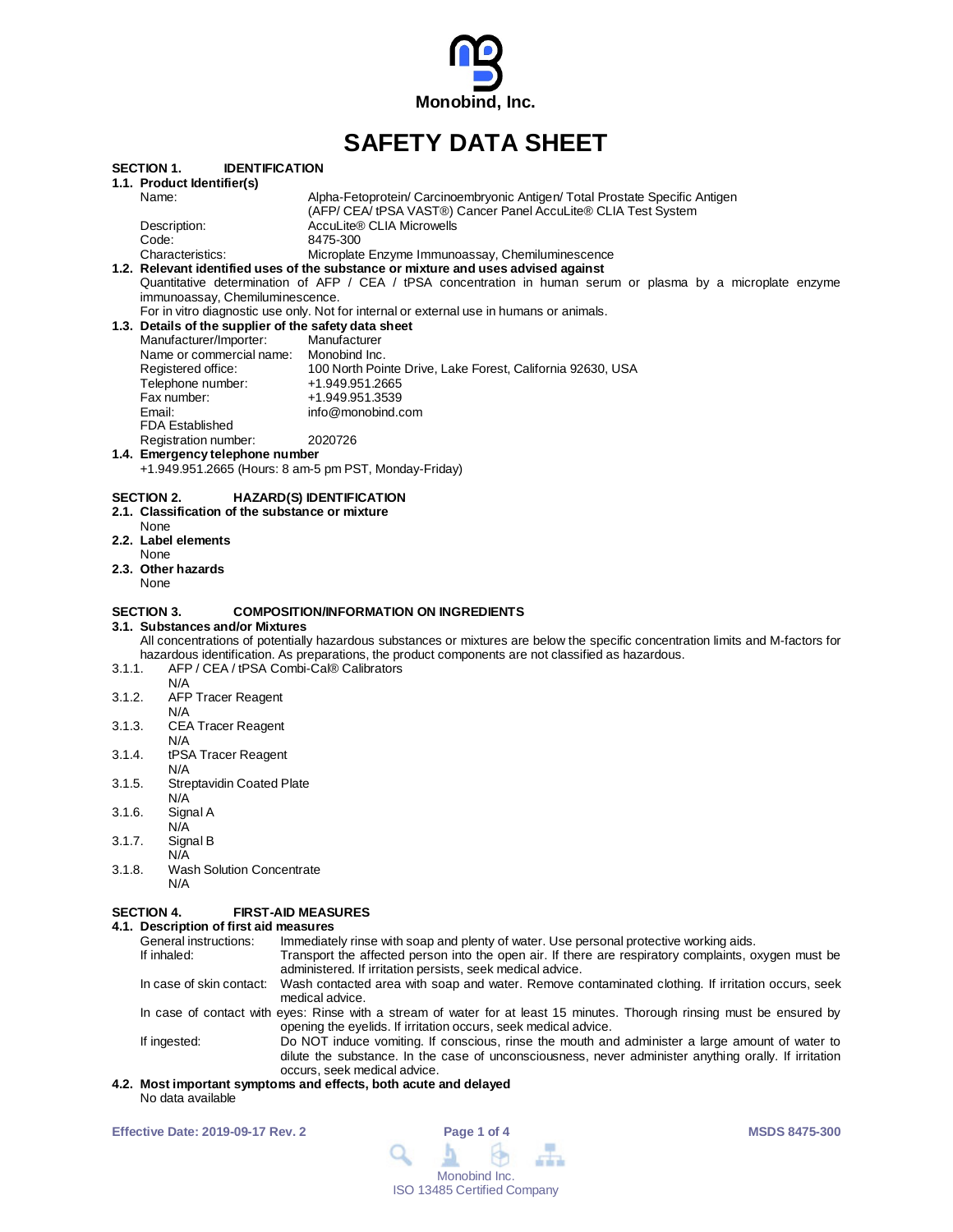**4.3. Indication of any immediate medical attention and special treatment needed** No data available

## **SECTION 5. FIRE-FIGHTING MEASURES**

#### **5.1. Extinguishing media**

- Carbon dioxide, dry powder, foam, water
- **5.2. Special hazards arising from the substance or mixture**
- None
- **5.3. Advice for firefighters** Wear appropriate personal protective equipment and clothing. Wear self-contained breathing apparatus, if necessary.

### **SECTION 6. ACCIDENTAL RELEASE MEASURES**

- **6.1. Personal precautions, protective equipment and emergency procedures**
- Avoid contact with skin and eyes. Wear suitable personal protective clothing.
- **6.2. Environmental precautions**
- Avoid penetration into sewerage systems, surface and ground water. Avoid soil pollution.
- **6.3. Methods and material for containment and cleaning up** Cover with suitable absorbing material. After removing the substance, rinse the spot of spilling thoroughly with water and soap. Dispose of waste according to all federal, state, and local regulations.

**6.4. Reference to other sections**

See Section 8 for personal protective equipment. See Section 13 for appropriate disposal methods.

## **SECTION 7. HANDLING AND STORAGE**

- **7.1. Precautions for safe handling**
	- Avoid spills. Avoid contact with skin, eyes and clothing. Use suitable protective means to work with the substance. Use in a well-ventilated area. Follow good manufacturing practices when using product. Do not drink, smoke, or eat in work areas.

# **7.2. Conditions for safe storage, including any incompatibilities**

- Kit and unopened components:
	- Store at temperatures between + 2 and + 8 °C in a dry and dark place until expiration date. Avoid extended exposure to heat and light.
- 7.2.1. Opened components:
	- Stable for sixty (60) days when stored at 2-8 °C.
- 7.2.2. For prepared reagents (see product insert):

Diluted wash buffer should be stored at room temperature (2-30 °C) for up to 60 days.

Working Signal solution should be stored at 2-8 °C and is stable for thirty-six (36) hours.

#### **7.3. Specific end uses**

Product procedure should be performed by a skilled individual or trained professional for in vitro diagnostic use only.

## **SECTION 8. EXPOSURE CONTROL/PERSONAL PROTECTION**

# **8.1. Control parameters**

- No substances with occupational exposure limits.
- **8.2. Exposure controls**
- Eye/face protection: Safety glasses or goggles with side shields recommended<br>Skin protection: Compatible protective gloves recommended. Wash han
- 8.2.2. Skin protection: Compatible protective gloves recommended. Wash hands after properly removing and disposing of gloves.
- Other skin protection: Laboratory coats are recommended.<br>
Respiratory protection: No respiratory protection is required 8.2.3. Respiratory protection: No respiratory protection is required. Use product in rooms enabling good ventilation. If local exhaustion is necessary, general (forced) exhaustion is recommended. 8.2.4. Thermal hazards:

#### **SECTION 9. PHYSICAL AND CHEMICAL PROPERTIES**

# **9.1. Information on basic physical and chemical properties**

Appearance:

| Physical state (at 20 °C) |                                                                          |  |  |  |
|---------------------------|--------------------------------------------------------------------------|--|--|--|
| Liquid:                   | Calibrators, Tracer Reagent, Wash Solution Concentrate, Signal Solutions |  |  |  |
| Solid:                    | Microtiter strips                                                        |  |  |  |
| Colour                    |                                                                          |  |  |  |
| Straw:                    | Calibrators                                                              |  |  |  |
| Red:                      | <b>PSA Tracer Reagent</b>                                                |  |  |  |
| Orange:                   | AFP Tracer Reagent                                                       |  |  |  |
| Yellow:                   | <b>CEA Tracer Reagent</b>                                                |  |  |  |
| Clear:                    | Stop, Signals, Wash                                                      |  |  |  |
| Odour:                    | Odourless                                                                |  |  |  |
| Odour threshold:          | Not applicable                                                           |  |  |  |
| pH value:                 | Stop solution: $<$ 3                                                     |  |  |  |
|                           | Calibrators: $7.4 \pm 0.2$                                               |  |  |  |
|                           | Tracer Reagent: $7.3 \pm 0.2$                                            |  |  |  |
|                           | Microtiter strips: $7.5 \pm 0.2$                                         |  |  |  |
|                           | Wash Solution Concentrate: $8.8 \pm 0.2$                                 |  |  |  |
|                           |                                                                          |  |  |  |

Substrate Reagent A:  $9.0 \pm 0.2$ 

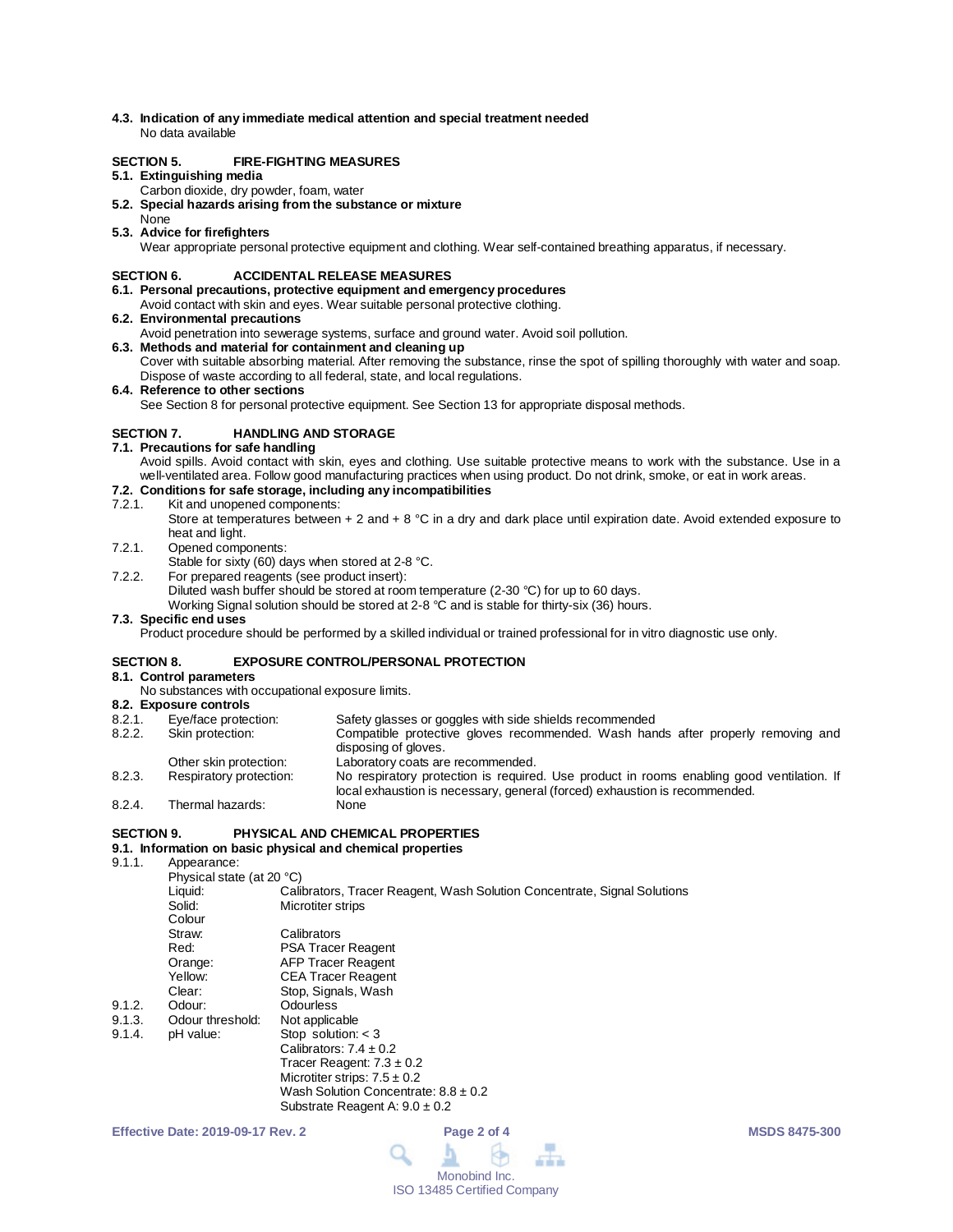#### Substrate Reagent B:  $5.0 \pm 0.2$

- 
- 9.1.5. Melting point/freezing point: Not determined<br>9.1.6. Initial boiling point/ boiling range: Not determined 9.1.6. Initial boiling point/ boiling range:<br>9.1.7. Flash point: Not applicable
- Not applicable
- 
- 9.1.8. Evaporation rate: Not determined<br>9.1.9. Flammability (solid. gas): Not flammable 9.1.9. Flammability (solid, gas):<br>9.1.10. Upper/lower flammability of
- 9.1.10. Upper/lower flammability or explosive limits: Not applicable<br>9.1.11. Vapour pressure: Not determined
- 9.1.11. Vapour pressure: Not determined<br>9.1.12. Vapour density: Not determined
- 9.1.12. Vapour density: Not determined<br>9.1.13. Relative density: Not determined
- 9.1.13. Relative density:<br>9.1.14. Solubility:
- 
- 9.1.14. Solubility: Water soluble<br>9.1.15. Partition coefficient: n-octanol/wate 9.1.15. Partition coefficient: n-octanol/water: Not determined<br>9.1.16. Auto-ignition temperature: Not applicable
- 9.1.16. Auto-ignition temperature:<br>9.1.17. Decomposition temperatur
- 9.1.17. Decomposition temperature: Not determined<br>9.1.18. Viscosity: Not determined
- 
- 9.1.18. Viscosity: Not determined<br>9.1.19. Explosive properties: None
- 9.1.19. Explosive properties: None<br>9.1.20. Oxidising properties: Not determined Oxidising properties:
- **9.2. Other information**
	- None

## **SECTION 10. STABILITY AND REACTIVITY**

**10.1.Reactivity**

No known reactivity hazards associated with product

**10.2.Chemical stability**

Stable under recommended storage conditions

- **10.3.Possibility of hazardous reactions**
- No hazardous polymerization
- **10.4.Conditions to avoid**
- Excessive heat and light
- **10.5.Incompatible materials**
	- Acids
- **10.6.Hazardous decomposition products** Not determined
- **SECTION 11. TOXICOLOGICAL INFORMATION:**
- 
- **11.1.Information on toxicological effects** 11.1.1. Acute toxicity:<br>11.1.2. Skin corrosion/irritation: Not determined
- 11.1.2. Skin corrosion/irritation:<br>11.1.3. Serious eye damage/irri
- 
- 11.1.3. Serious eye damage/irritation: Not determined<br>11.1.4. Respiratory or skin sensitisation: Not determined 11.1.4. Respiratory or skin sensitisation: Not d<br>11.1.5. Germ cell mutagenicity: Not determined
- Germ cell mutagenicity:

11.1.6. Carcinogenicity: No component of this product present at levels ≥ 0.1% is identified as probable, possible or confirmed human carcinogen by NTP (National Toxicology Program), IARC (International Agency for Research on Cancer), or OSHA (Occupational Safety & Health Administration)

- 11.1.7. Reproductive toxicity: Not determined<br>11.1.8. STOT-single exposure: Not determined
- 11.1.8. STOT-single exposure: Not determined<br>11.1.9. STOT-repeated exposure: Not determined
- STOT-repeated exposure: Not determined<br>Aspiration hazard: Not determined 11.1.10. Aspiration hazard:
- 
- 11.1.11. Information on likely routes of exposure: No known health effects
- 
- If inhaled: No known health effects<br>If contact with skin: No known health effects
- If contact with skin: No known health effects<br>If contact with eyes: No known health effects No known health effects
- 11.1.12. Symptoms related to the physical, chemical, and toxicological characteristics: None after short or long-term exposure

### **SECTION 12. ECOLOGICAL INFORMATION**

#### **12.1.Toxicity**

Not determined. **12.2.Persistence and degradability** Not determined **12.3.Bioaccumulative potential** Not determined **12.4.Mobility in soil** Not determined **12.5.Results of PBT and vPvB assessment** Not determined **12.6.Other adverse affects** Not determined

## **SECTION 13. DISPOSAL CONSIDERATIONS**